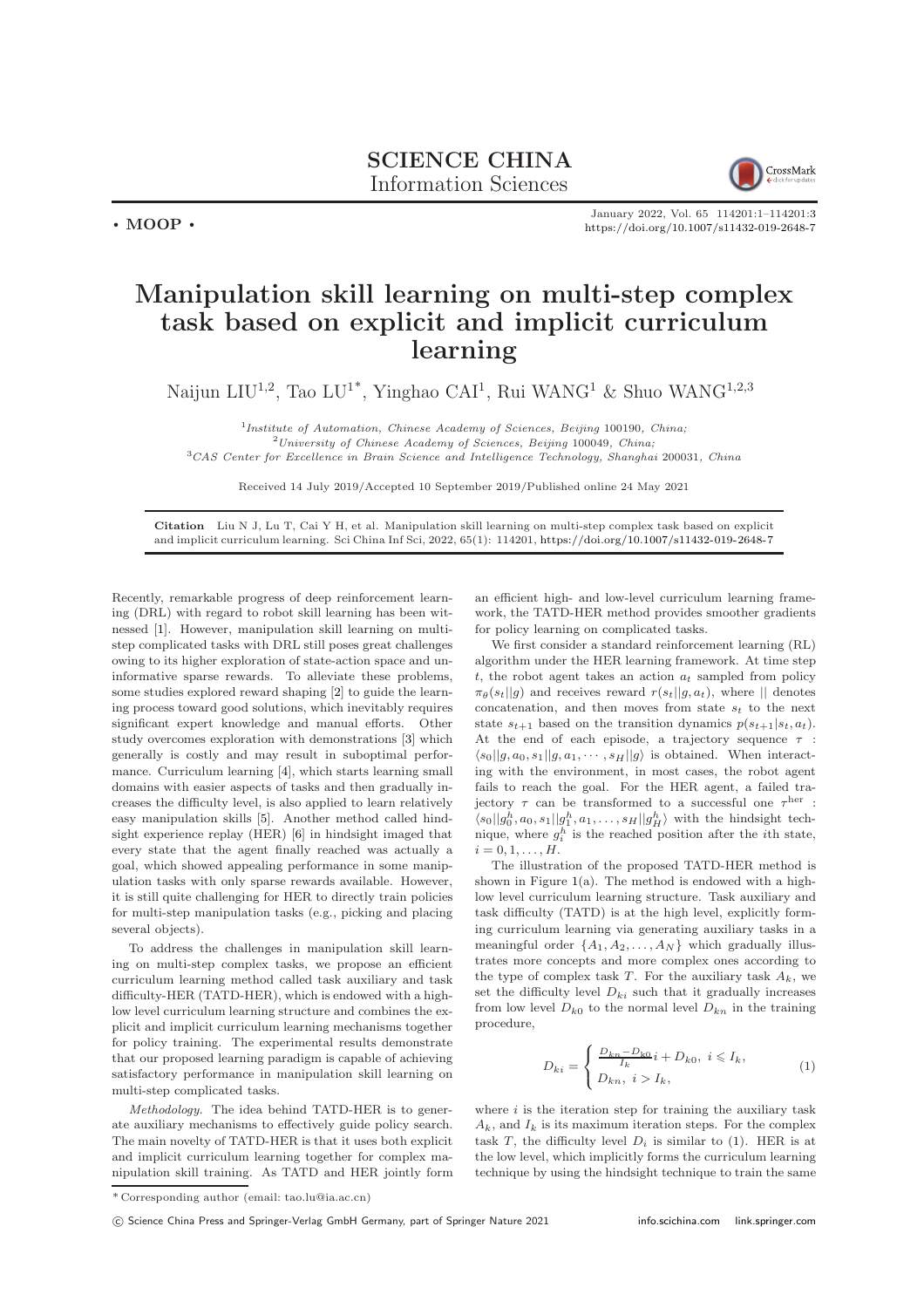<span id="page-1-0"></span>

Figure 1 (Color online) (a) Illustration of the high-low level TATD-HER method with explicit and implicit curriculum learning mechanisms. (b) Frames are captured from the final trained policy employed in the simulated environment. The robot arm picks and places two cubes to their target positions denoted by different color ball points. The first and second rows show two different manipulation circumstances. (c) Frames are captured from the final trained policy employed on the real-world UR5 robot corresponding to the simulated environment. (d) Performance comparison with other methods.

policy on different difficulty levels of the auxiliary tasks  $A_k$ and the complex task  $T$  with the deep deterministic policy gradient (DDPG) [\[7\]](#page-2-7).

The neural network parameter  $\phi$  of Q-function  $Q_{\phi}$  in DDPG is updated with

$$
\phi = \phi - \alpha \nabla_{\phi} \sum_{B} (Q_{\phi}(s^k || g^{kh}, a^k) - y(r^k, s'^k || g'^{kh}))^2, \quad (2)
$$

where B is the stored transformed transition  $(s^k, g^{kh},$  $a^k, r^k, s'^k, g'^{kh}$  from the auxiliary task  $A_k$ .  $s^k, g^{kh}, a^k$ ,  $r^k$ ,  $s'^k$ , and  $g'^{kh}$  denote the state, reached position, action, received reward, next state, and next reached position, respectively.

$$
y(r^k, s'^k || g'^{kh})
$$
  
=  $r^k + \gamma Q_{\phi \text{targ}}(s'^k || g', \pi_{\theta \text{targ}}(s'^k || g')),$  (3)

where  $Q_{\phi \text{targ}}$  and  $\pi_{\theta \text{targ}}$  are the target Q-function and target policy, respectively. The neural network parameter  $\theta$  of policy  $\pi$  is updated with

<span id="page-1-1"></span>
$$
\theta = \theta + \beta \nabla_{\theta} \sum_{B} Q_{\phi}(s^{k}||g^{kh}, \pi_{\theta}(s'^{k}||g'^{kh})). \tag{4}
$$

The detailed algorithm is shown in Algorithm 1.

## Algorithm 1 TATD-HER curriculum learning method

Input: Complicated task T.

**Output:** Policy  $\pi_{\theta}$ .

- 1: Generate auxiliary tasks in a meaningful order according to  $T: \{A_1, A_2, \ldots, A_N\} \leftarrow T;$
- 2: Initialize policy  $\pi_{\theta}$  with random weights;
- 3: for  $\ k=1:N\ \ \mathbf{do}$
- 4: for  $i = 0$  :  $k_{\text{steps}}$  do
- 5: Set difficulty level  $D_{ki}$  for  $A_k$  with [\(1\)](#page-0-0);
- 6: Update policy parameter  $\theta$  with [\(4\)](#page-1-1):
- 7: end for
- 8: Policy  $\pi_{\theta}$  converges on auxiliary task  $A_k$ ;
- 9: end for
- 10: for  $i = 0$  :  $T_{\text{steps}}$  do
- 11: Set difficulty level  $D_i$  for T with [\(1\)](#page-0-0);
- 12: Update policy parameter  $\theta$  with [\(4\)](#page-1-1);
- 13: end for
- 14: Policy  $\pi_{\theta}$  converges on task T.

Experiments and results. We instantiate and evaluate our method on a simulated robot with parallel grippers to pick two cubes and to place them at two different target positions (one target position on the desk, and the other in the air), in MuJoCo environment interfaced with Open-AI Gym, as is shown in Figure [1\(](#page-1-0)b). To achieve the designed multi-step manipulation task  $T$ , the robot agent has to learn a sequence of skills: picking the first cube from a random position; placing the first cube on its target position on the desk; picking the second cube from the random position; moving the gripper to the target position of the second cube.

We set trajectory length  $H = 150$ , and learning rates  $\alpha = 0.0001$  and  $\beta = 0.0003$ . The settings of policy network, Q-function network, and other parameters are referred to in HER [\[6\]](#page-2-6). The policy takes a concatenated vector including the gripper position, two cube's positions, and two target positions as input, and outputs 4-dimensional action vector to move the robot gripper in 3D space and close or open the gripper fingers.

To train policy on the designated manipulation task  $T$ , two auxiliary tasks,  $A_1$  and  $A_2$ , are generated. For the auxiliary task  $A_1$ , the robot agent is trained to pick the first cube (red cube) and place it on its target position, ignoring the second cube (green cube). The sparse reward function for auxiliary task  $A_1$  is set to

$$
r_t = \begin{cases} 0, & \text{if } ||x_{1t} - g_1|| < \delta, \\ -1, & \text{otherwise,} \end{cases} \tag{5}
$$

where  $x_{1t}$  is first cube position at time step t,  $g_1$  is the target position of the first cube, and  $\delta$  is the threshold. For auxiliary task  $A_2$ , the robot agent is trained to place the first cube and the second cube on their target positions, which are both set on the desk. The sparse reward function for  $A_2$ is

<span id="page-1-2"></span>
$$
r_t = \begin{cases} 0, & \text{if } ||x_{1t} - g_1|| < \delta \text{ and } ||x_{2t} - g_2|| < \delta, \\ -1, & \text{otherwise.} \end{cases} \tag{6}
$$

The sparse reward for task  $T$  is identical to  $(6)$ . For skills trained on each auxiliary task  $A_k$ , the difficulty levels  $D_{ki}$ are set to  $\delta$ .  $D_{k0}$  and  $D_{kn}$  are set to 5 cm and 0.5 cm, respectively.